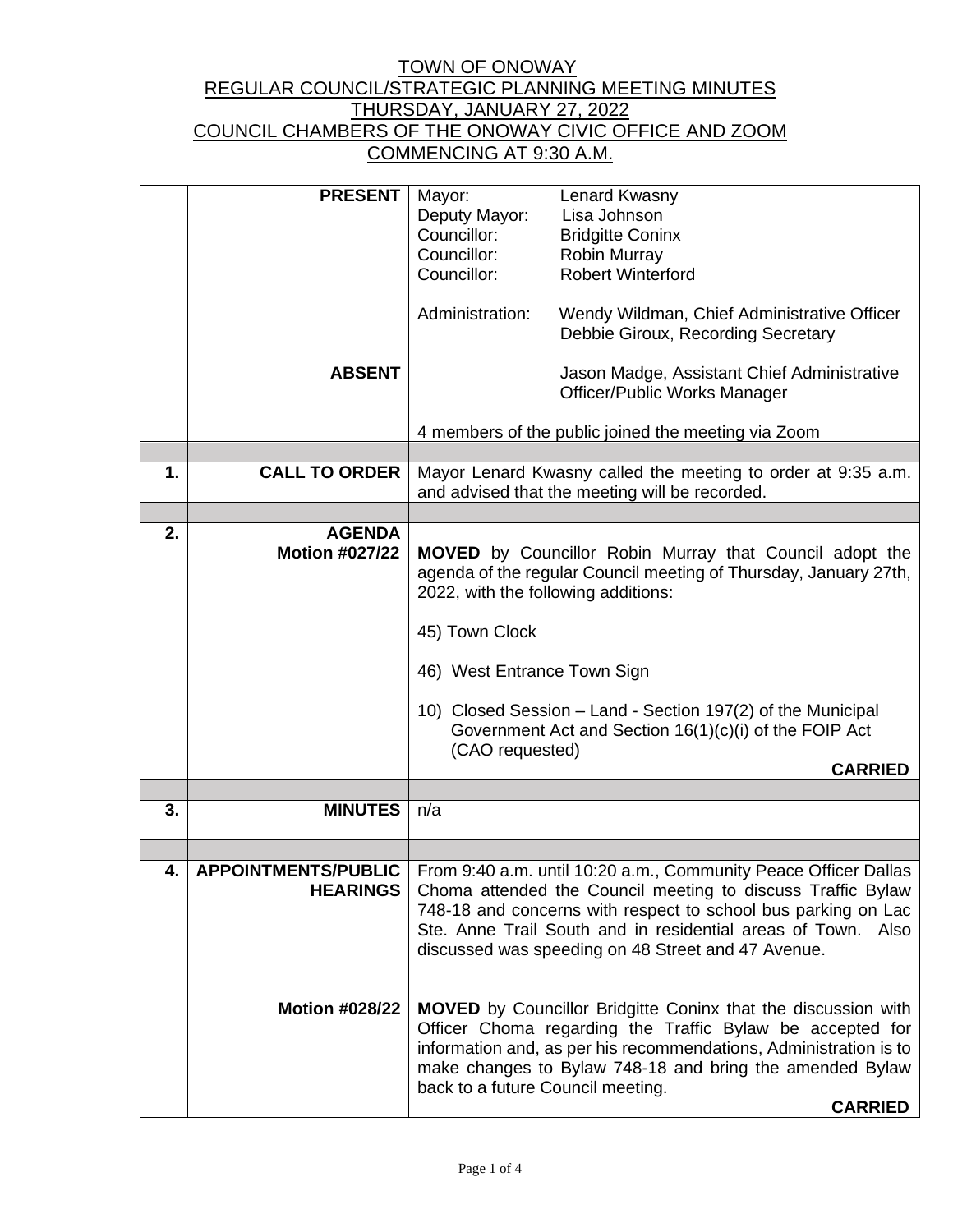|                  | <b>Motion #029/22</b>      | <b>MOVED</b> by Councillor Bridgitte Coninx that the discussion with<br>Officer Choma regarding speeding on 48 Street and 47 Avenue                                                                                                                                |  |  |
|------------------|----------------------------|--------------------------------------------------------------------------------------------------------------------------------------------------------------------------------------------------------------------------------------------------------------------|--|--|
|                  |                            | be accepted for information.<br><b>CARRIED</b>                                                                                                                                                                                                                     |  |  |
|                  |                            | A recess was held from 10:20 a.m. until 10:30 a.m.                                                                                                                                                                                                                 |  |  |
|                  |                            |                                                                                                                                                                                                                                                                    |  |  |
| 5.               | <b>FINANCIAL REPORTS</b>   | n/a                                                                                                                                                                                                                                                                |  |  |
|                  |                            |                                                                                                                                                                                                                                                                    |  |  |
| 6.               | <b>POLICIES AND BYLAWS</b> | n/a                                                                                                                                                                                                                                                                |  |  |
|                  |                            |                                                                                                                                                                                                                                                                    |  |  |
| $\overline{7}$ . | <b>ACTION ITEMS</b>        | Council began their Strategic Planning Session with a discussion<br>of resident concerns heard during the election campaign and<br>Council goals at 10:30 a.m.                                                                                                     |  |  |
|                  |                            | A recess was held from 11:15 a.m. until 11:20 a.m.                                                                                                                                                                                                                 |  |  |
|                  | <b>Motion #030/22</b>      | <b>MOVED</b> by Deputy Mayor Lisa Johnson that Council direct<br>Administration to investigate a Code of Conduct policy or bylaw<br>for staff and the merits of combining staff and Council into one<br>Code of Conduct.<br><b>CARRIED</b>                         |  |  |
|                  |                            | A recess was held from 12:30 p.m. to 12:40 p.m.                                                                                                                                                                                                                    |  |  |
|                  | <b>Motion #031/22</b>      | <b>MOVED</b> by Councillor Robert Winterford that the Town initiate a<br>dialogue with the Evangelical Church with respect to the possibility<br>of continuing the existing walking trail through their property.                                                  |  |  |
|                  |                            | <b>CARRIED</b>                                                                                                                                                                                                                                                     |  |  |
|                  | <b>Motion #032/22</b>      | <b>MOVED</b> by Councillor Bridgitte Coninx that the Town approach<br>the Onoway and District Historical Guild and inquire whether they<br>would be willing to lead a community committee with respect to<br>the Centennial Celebration in 2023.<br><b>CARRIED</b> |  |  |
|                  |                            | At 1:30 p.m. Council moved to Item B) Capital Plan and Capital<br>Budget.                                                                                                                                                                                          |  |  |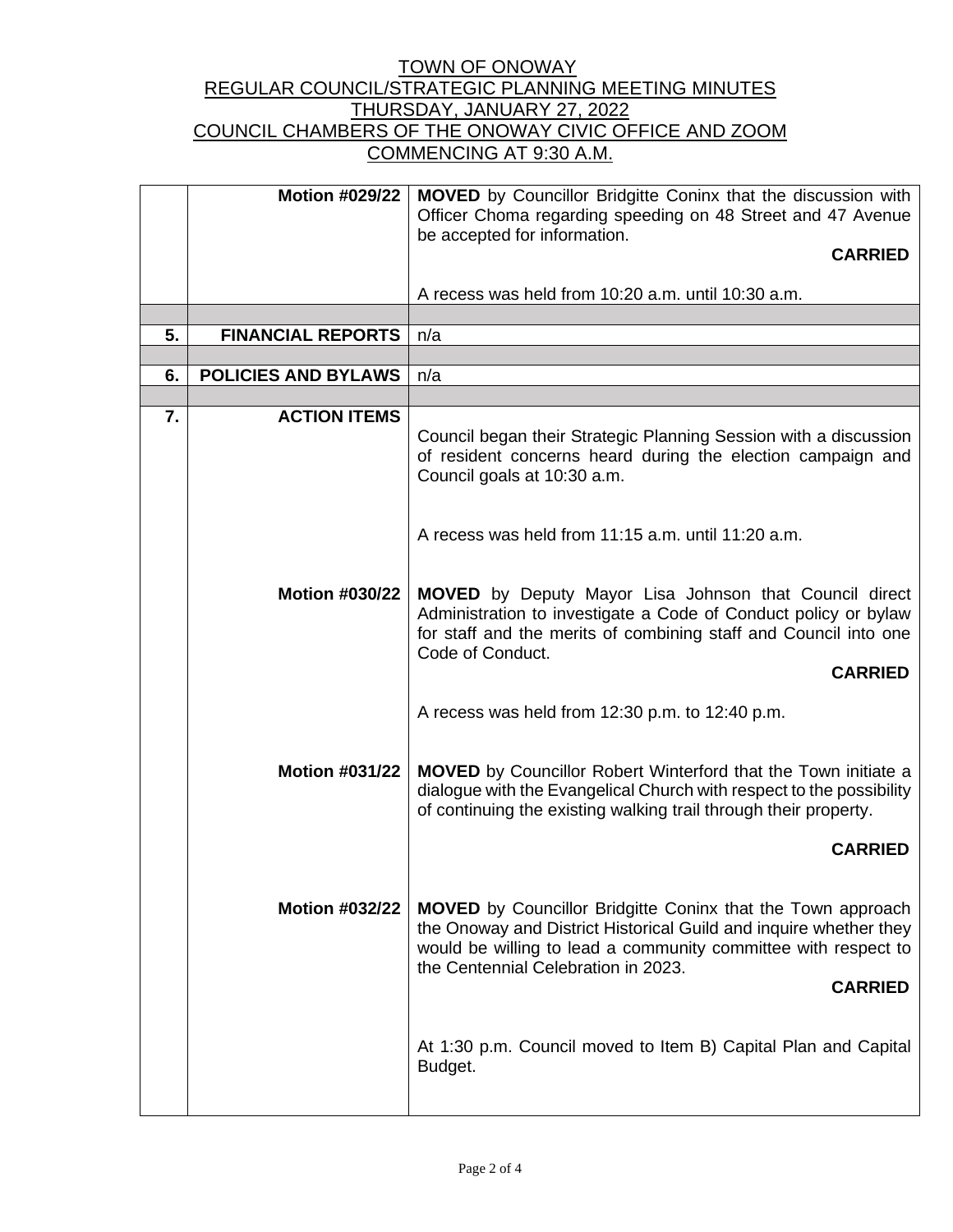|     | <b>Motion #033/22</b>                                   | <b>MOVED</b> by Councillor Bridgitte Coninx that the Recreation<br>Funding and proposed Recreation Funding Agreement with Lac<br>Ste. Anne County be deferred for discussion at the next Strategic<br>Planning/Regular Council Meeting.<br><b>CARRIED</b> |  |
|-----|---------------------------------------------------------|-----------------------------------------------------------------------------------------------------------------------------------------------------------------------------------------------------------------------------------------------------------|--|
|     | <b>Motion #034/22</b>                                   | <b>MOVED</b> by Councillor Bridgitte Coninx that the next Strategic<br>Planning meeting be scheduled for Friday, February 18, 2022 at<br>$9:30$ a.m.<br><b>CARRIED</b>                                                                                    |  |
|     |                                                         |                                                                                                                                                                                                                                                           |  |
| 8.  | <b>COUNCIL, COMMITTEE</b><br><b>&amp; STAFF REPORTS</b> | n/a                                                                                                                                                                                                                                                       |  |
|     |                                                         |                                                                                                                                                                                                                                                           |  |
| 9.  | <b>INFORMATION ITEMS</b>                                | n/a                                                                                                                                                                                                                                                       |  |
|     |                                                         |                                                                                                                                                                                                                                                           |  |
| 10. | <b>CLOSED SESSION</b><br><b>Motion #035/22</b>          | <b>MOVED</b> by Councillor Bridgitte Coninx, pursuant to Section<br>197(2) of the Municipal Government Act and Section 16(1)(c)(i) of                                                                                                                     |  |
|     |                                                         | the FOIP Act, Council move into a Closed Session at 2:15 p.m. to<br>discuss the following item:                                                                                                                                                           |  |
|     |                                                         | 2. "Land"- disclosure harmful to the business interests of<br>a third party<br><b>CARRIED</b>                                                                                                                                                             |  |
|     |                                                         |                                                                                                                                                                                                                                                           |  |
|     |                                                         | A recess was held from 2:15 p.m. until 2:20 p.m.                                                                                                                                                                                                          |  |
|     |                                                         | <b>CLOSED SESSION:</b>                                                                                                                                                                                                                                    |  |
|     |                                                         | The following individuals were present for the Closed Session<br>regarding Land:                                                                                                                                                                          |  |
|     |                                                         | Mayor Lenard Kwasny<br>Deputy Mayor Lisa Johnson                                                                                                                                                                                                          |  |
|     |                                                         | <b>Councillor Bridgitte Coninx</b><br><b>Councillor Robin Murray</b>                                                                                                                                                                                      |  |
|     |                                                         | <b>Councillor Robert Winterford</b>                                                                                                                                                                                                                       |  |
|     |                                                         | Chief Administrative Officer Wendy Wildman                                                                                                                                                                                                                |  |
|     |                                                         | <b>Recording Secretary Debbie Giroux</b>                                                                                                                                                                                                                  |  |
|     | <b>Motion #036/22</b>                                   | <b>MOVED</b> by Councillor Bridgitte Coninx that Council move out of                                                                                                                                                                                      |  |
|     |                                                         | Closed Session at 2:40 p.m.                                                                                                                                                                                                                               |  |
|     |                                                         | <b>CARRIED</b>                                                                                                                                                                                                                                            |  |
|     |                                                         | Council recessed from 2:40 p.m. to 2:45 p.m.                                                                                                                                                                                                              |  |